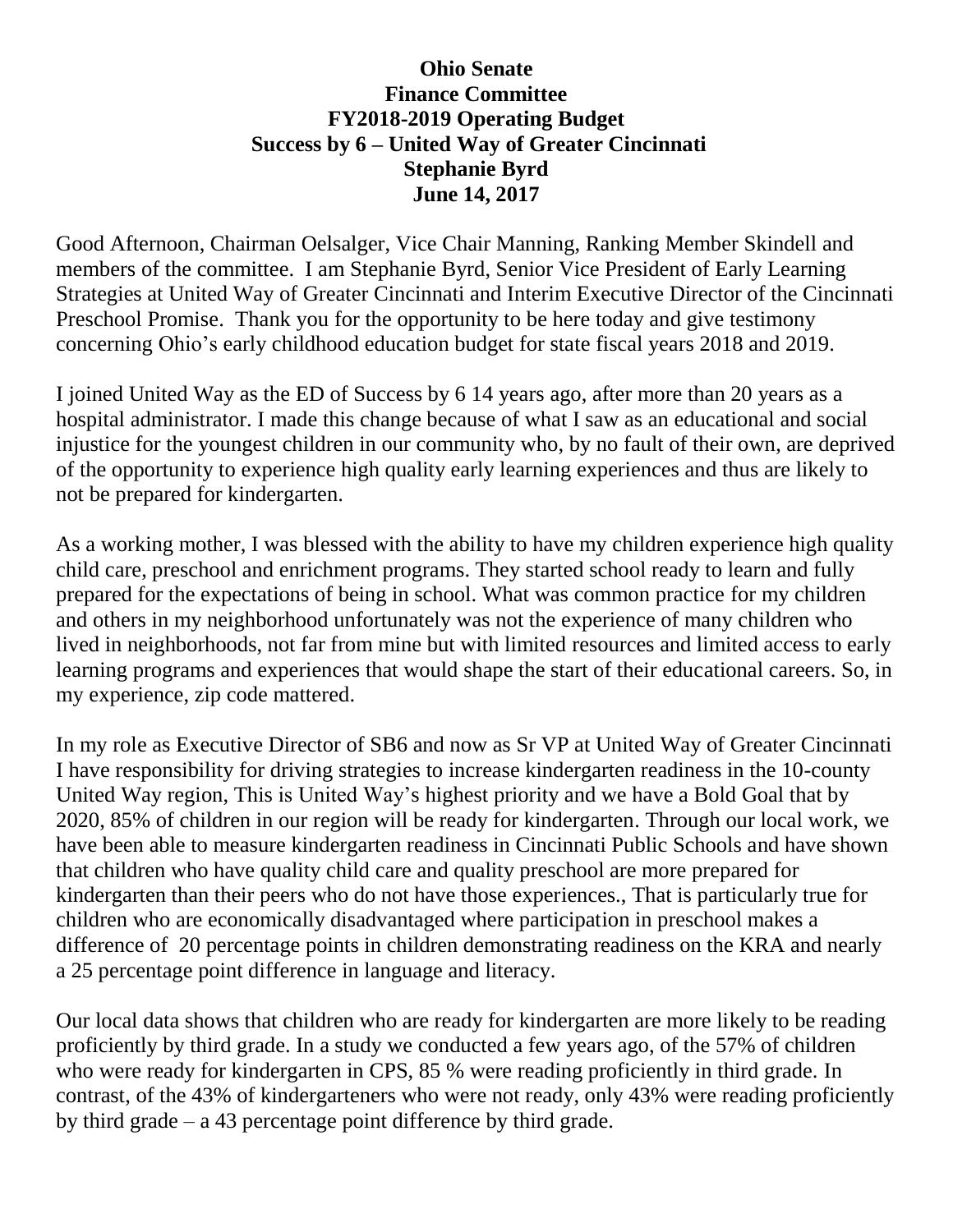The Annie E. Case Foundation has found that students who are not reading proficiently buy the end of third grade are four timed more likely to drop out of high school, and children who are poor are 13-17 times more likely to drop out if they are not reading proficiently by the end of third grade. These are not the outcomes we want for our children nor our community.

Our local community is one of a handful of local models across the state that has taken a personal stake in the future of Ohio's kids by investing in early childhood education. In 2016, taxpayers approved a 5-year Cincinnati Public Schools levy that included \$33 million a year to strengthen K-12 education and \$15 million per year to expand access to quality preschool. The taxpayer investment with this levy for both K-12 and preschool education is \$5.35 per week for a home valued at \$100,000. We are excited about the commitment and leadership demonstrated by our community. Our taxpayers and our voters understand the importance of investing in early childhood education.

Cincinnati Public Schools has contracted with the United Way of Greater Cincinnati to manage preschool expansion. This new investment will be used in two ways. First, parents can use tuition credits for preschool at Cincinnati Public School and at high quality rated community providers with three or more stars in Step Up to Quality. Second, quality improvement grants will be available to help non-rated or one and two-star preschool providers pay the cost to achieve and maintain their quality rating. This commitment from our local community, however, relies upon continued state investments. We are doing everything we can, but we cannot do it alone. New funding for our preschool expansion is intended to be "last dollar," supplementing other federal and state funds that are currently available and being used for preschool such as publicly funded child care and public preschool subsidies.

Our efforts are made possible by the investments you have made in quality up to this point and we already see quality working for Ohio kids. Without state investments, we would not be in a positon to leverage these public dollars to expand access in our community. As we work to improve access in Cincinnati, there is no denying that too few kids that Ohio serves have access to quality. We are making very slow progress for at-risk kids to access quality programs. Falling far short of statutory goals, only 35% of all state programs are even rated and a scant 13% of kids are being served by high quality programs. In our city, roughly 67% of programs are not rated, not including family child care homes.

This problem is compounded because the state has 38 counties that are being paid less than their similar counterparts to provide quality programs for kids which makes it much more difficult for them to make up any ground in improving access to quality. These serve 39,711 (38.8%) of all 102,421 children being served in the state of Ohio. Simply put, these counties remaining in the incorrect rate category provides an additional burden to kids gaining access to quality programs in these 38 counties--over a third of our state. Funding quality in Ohio cannot be achieved without addressing this significant gap first. If this accounting injustice is fixed, children in these 38 counties will have the funds they deserve to begin increasing their access to high-quality early childhood education programming.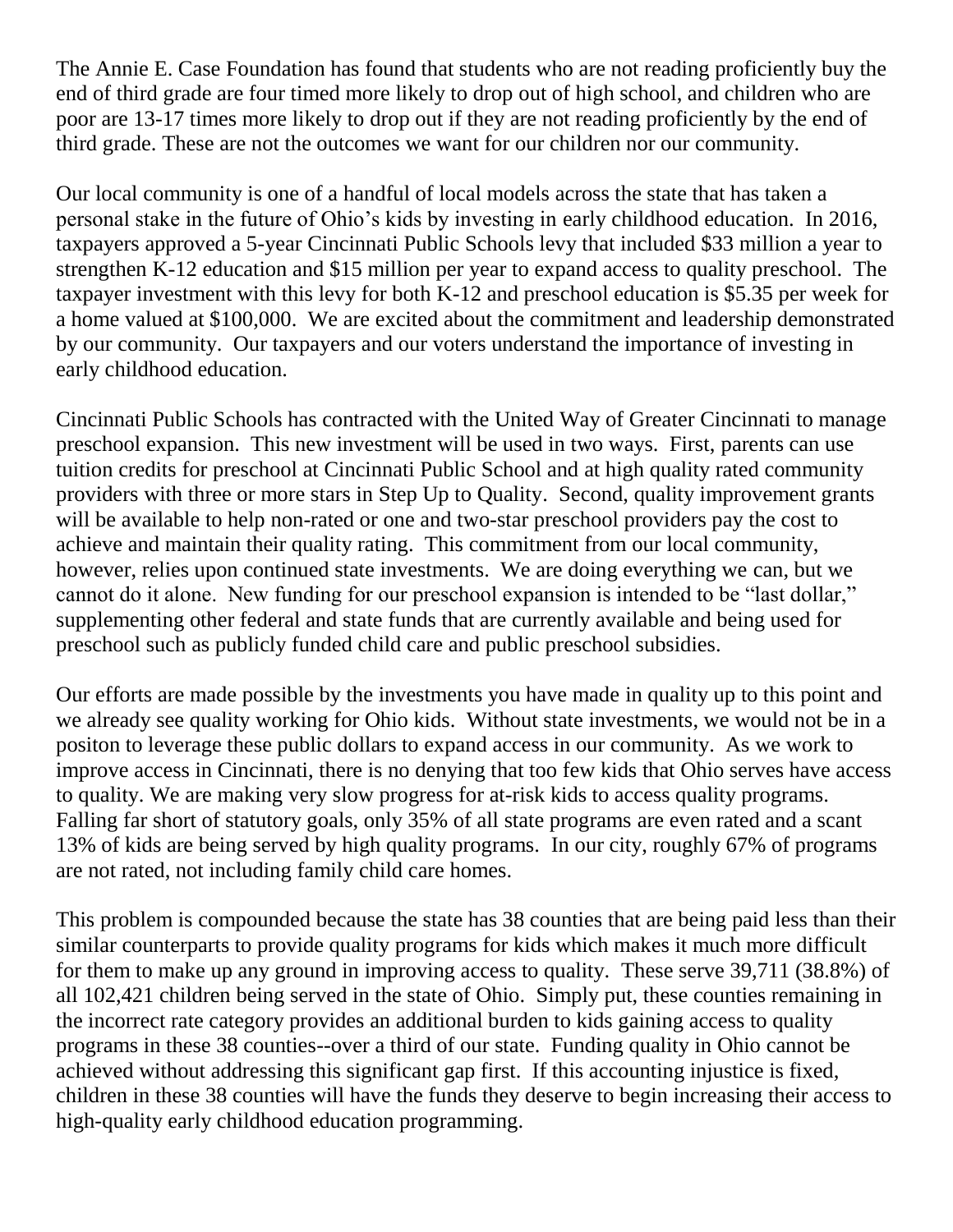For reference, the following is a list of those 38 counties who need to be moved to the correct peer group:

| Allen         | Erie      | Licking       | Sandusky     |
|---------------|-----------|---------------|--------------|
| Ashland       | Fairfield | Logan         | Seneca       |
| <b>Athens</b> | Greene    | Lucas         | Shelby       |
| Auglaize      | Hancock   | Miami         | <b>Stark</b> |
| Belmont       | Harrison  | Monroe        | Trumbull     |
| Carroll       | Highland  | <b>Morrow</b> | Union        |
| Clark         | Huron     | Ottawa        | Wayne        |
| Columbiana    | Knox      | Pickaway      | Wood         |
| Cuyahoga      | Lake      | Portage       |              |
| Darke         | Lawrence  | Preble        |              |

You will notice that Hamilton County is not on this list but we join advocates around the state in prioritizing this accounting injustice as the next critical step in building our quality system. We know what's good for the system is good for kids in Cincinnati.

To fix this problem, we need legislative action. The fix for all programs in the 38 counties has been costed out by the Department of Job and Family Services at \$65 million over the biennium. We have been thoughtful in asking you for a new investment of \$11 million per year to support our most at risk kids. This funding level will begin the fix for 13,840 of the 39,711 children in the 38 counties affected by the rate injustice that are in SUTQ star-rated programs. Correct funding levels with this new investment support better outcomes for Ohio kids through enriching curriculum aligned with standards, highly-educated teachers, lower teacher-to-student rations and consistent communication and engagement with families.

We are also asking that, as you consider this new investment, that you first make sure we are protecting the existing system. The Ohio House proposed \$7.5 million worth of cuts between the Department of Education and the Department of Job and Family Services impacting Ohio's early childhood system. Additionally, the Ohio Senate cut an addition 4.3 million from the Department of Education. The bottom line is, Ohio's Early Childhood Education System has been cut by \$11.8 million since the executive budget proposal was first introduced, where the system was flat funded.We ask that you restore these funds and then begin to fund the 38 county fix to ensure that we don't take a step back at a time when we need to push forward.

Cincinnati programs are doing their best to provide quality programs to for children as we face the consequence of only rated providers being able to receive public funds as of July 1, 2020. Our local program relies on support from the state to maintain and increase the quality rated programs available to meet the needs of children and assure they are ready for kindergarten. The uncertainty for so many Ohio kids as the state fails to make adequate progress, however, is harrowing. That's why investments now are critical as we close out the last budget cycle before our 2020 benchmark arrives. And at a time when we need further investment to make any